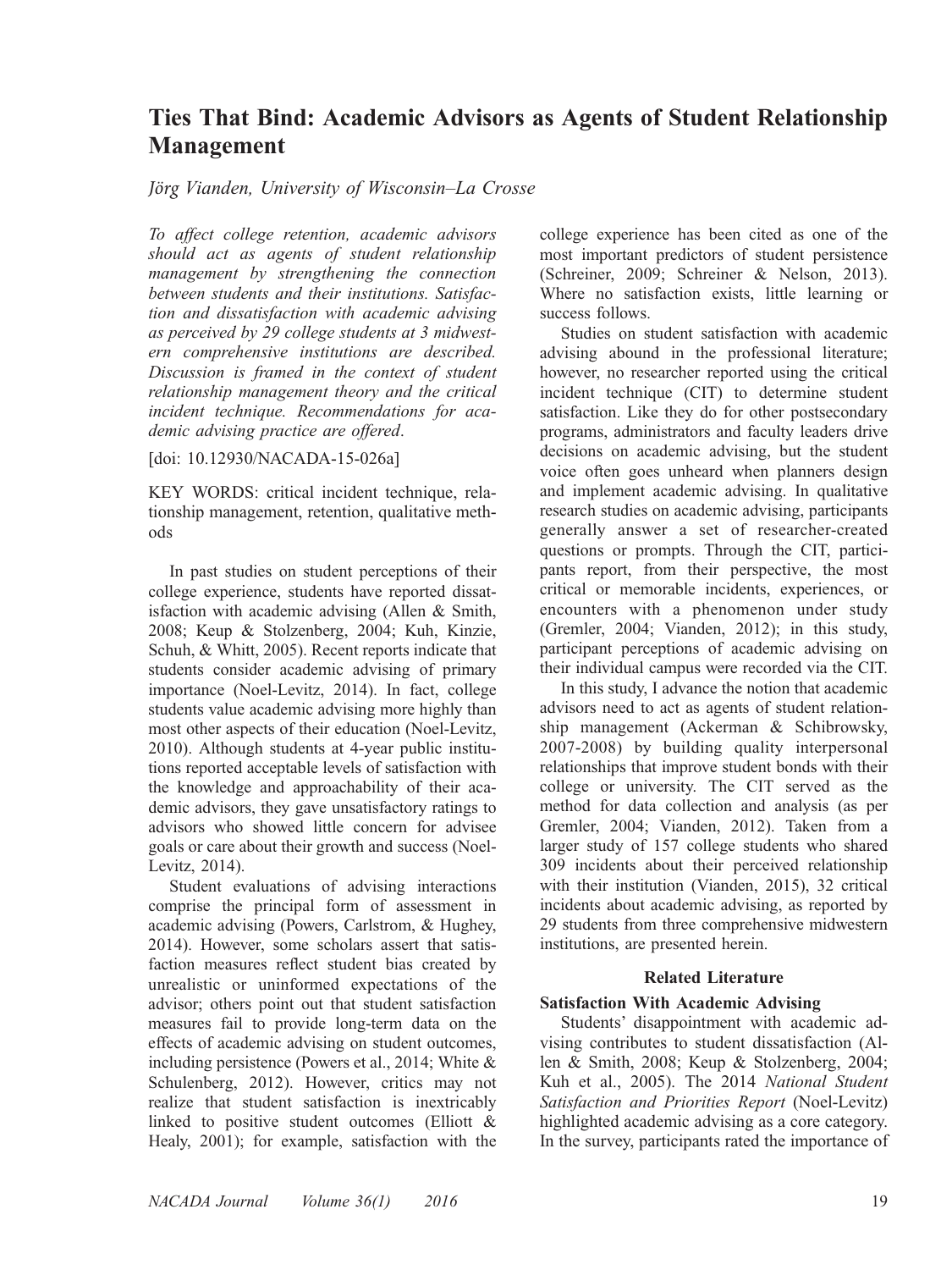the following items along with their satisfaction about each: advisor knowledge about major course of study requirements, advisor approachability, advisor's concern about individual student success, the advisor's helpfulness with goal setting, and advisor care toward students as individuals. Students considered advisor knowledge most important (88%) and care about students as individuals least important (74%). Respondents were most satisfied with advisor knowledge (65%) and least satisfied with advisor care about students as individuals (47%). The gaps between items students considered important and their satisfaction with those behaviors spanned from 23 to 27%.

In 2014, nearly 100,000 first-year students and seniors at more than 200 institutions of all institutional types responded to questions about frequency of advising, accessibility of advisors, advising information provided, and primary source of academic advice (National Survey of Student Engagement, 2014). More than one half of the first-year respondents and nearly two thirds of the seniors reported discussing academic interests, course selection, or academic performance with their advisor between 0 and 2 times per year. Despite this low frequency of discussions of academic purport, most respondents stated that their advisors were available when needed, listened closely to their concerns, and provided useful information about courses. Fewer than one half of the respondents indicated that advisors helped students receive information about internships, study abroad opportunities, or discussed career interests. Perhaps the most surprising results suggest that first-year students receive as much advice from academic advisors as they do from friends and family members combined (33%).

Students expect detailed knowledge from academic advisors; in fact, ''[students] value accurate information above all else'' (Smith & Allen, 2006, p. 62). In a study of engineering students' satisfaction with academic advising, participants indicated most satisfaction with advisors who provided needed information on course scheduling and sequencing as well as with degree planning (Sutton & Sankar, 2011). In a study with a large sample of undergraduates, Lynch (2004) found that respondents rated departmental or faculty advisors as more accessible than professional advisors, and they ranked professional advisors as more knowledgeable on policies, procedures, and degree requirements as

well as more helpful with nonacademic concerns or when discussing long-term plans. Students who saw professional advisors compared to faculty advisors showed higher overall levels of advising satisfaction.

# Student Relationship Management Through Academic Advising

In their recent text for academic advisors, Drake, Jordan, and Miller (2013) emphasized the important connection between academic advisors and advisees in fostering student success. Most of the chapters focus on relationship-building strategies in academic advising, including appreciative advising (Bloom, Hutson, & He, 2013), advising as teaching (Drake, 2013), developmental advising (Grites, 2013), advising as coaching (McClellan, 2013), and proactive advising (Varney, 2013). In an earlier study, scholars advocated for academic advising to emerge from a sense of civic friendship with their students:

The more we rely on technology in this increasingly bureaucratic world, the more we need truly interpersonal communication conveying the feeling of belonging, of being recognized and treated as a unique individual. When students reflect on their university years, they remember people—friends, teachers, and significant others, such as academic advisors—who have made a difference in their lives. (Rawlins & Rawlins, 2005, p. 18)

Kuh et al. (2005) suggested that academic advising links students to their institutions. As a result, academic advisors should use strategies that help students create meaningful relationships with faculty members and staff that extend beyond those needed for the immediate outcomes of persistence and graduation, and they should advocate for the implementation of high-impact practices to aid student success (Kimball & Campbell, 2013). Expanding on Rich's (2007) 7 Habits of Good Teachers Today, Drake (2013) suggested that care and affection for students should characterize academic advising.

Everyone in the institution needs to address students' deep human need to feel recognized. Advisors, in particular, play a powerful and central role in student success by providing the opportunity (sometimes the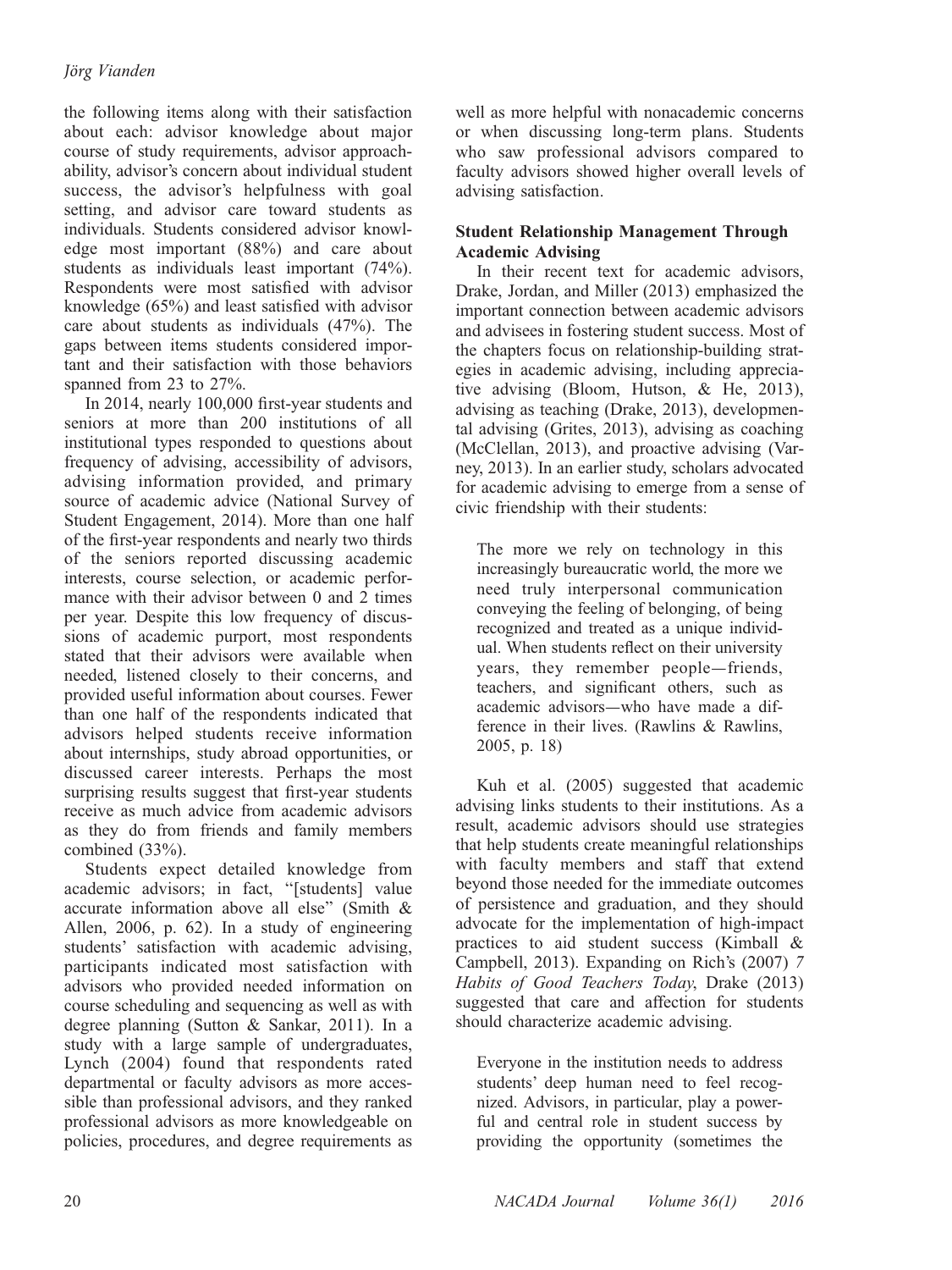only one) for an ongoing, durable relationship with someone who cares about their academic goals. (p. 22)

In this excerpt, Drake explained that academic advisors, perhaps more than faculty members and other student affairs professionals, can connect students to the institution. Drake's previous work added to the academic advising literature discussing the advisor–advisee relationship (Drake, 2011) and explaining the positive effects of academic advising on student outcomes, including persistence (Elliott & Healy, 2001; Pascarella & Terenzini, 2005; Swecker, Fifolt, & Searby, 2013), satisfaction with the institution (Anderson, Motto, & Bourdeaux, 2014; Roberts & Styron, 2010; Sutton & Sankar, 2011; Teasley & Buchanan, 2013), and overall success (Allen & Smith, 2008; Young-Jones, Burt, Dixon, & Hawthorne, 2013).

The theoretical construct of relationship management (Ackerman & Schibrowsky, 2007-2008) guided the present study and provided a lens through which to view the findings. Relationship management is comprised of more than a simple buyer–seller relationship; rather, it focuses on cooperation and collaboration between a firm and clients. Seen this way, relationship management directly applies to the learning partnerships created by faculty members or advisors (facilitators of information) and students (learners) to integrate and share responsibility for learning (Baxter Magolda & King, 2004).

To introduce relationship management to higher education, Ackerman and Schibrowsky (2007–2008) coined the term student relationship management (SRM), which implies a life cycle of recruitment, retention, and relationship quality processes. SRM is anchored in relationships that institutional agents (e.g., counselors, advisors, faculty members) create, develop, and maintain with students. For advisors, SRM entails knowing students, creating enduring relationships with them, inviting their input early and often, and communicating with and celebrating them frequently (Ackerman & Schibrowsky, 2007–2008).

Tenets of interpersonal theory (Bruning & Ralston, 2001; Ledingham, 2006) suggest that attitudes clients or partners (e.g., advisees) develop about the organizations in which they function or move play a key role in evaluating the organizations or intended client behavior. Students who express satisfaction about social and academic experiences (e.g., academic advising) at their institutions as well as about personal relationships with institutional agents (e.g., academic advisors) were more likely to persist at their universities than those who felt dissatisfied (Bruning, 2002). Students deeply dissatisfied with their university may choose to transfer, drop out, or stay without becoming loyal alumni (Ackerman & Schibrowsky, 2007–2008). According to a study by Voss (2009), more dissatisfied students engaged in word-of-mouth communication about their institution than did satisfied students. These findings suggest that an institution's overall reputation may be impugned by students unhappy about their relationships with their institutions. Furthermore, students' favorable perceptions of the reputation of their institutions are positively related to student loyalty (Helgesen, 2008). Because as many as 40% of U.S. college students will leave their initial institution to graduate from another (Ackerman & Schibrowsky, 2007–2008), college educators, faculty members, and academic advisors must know the roles that the student– university relationship and resulting student satisfaction and behavior play in the student experience.

### Methods

The study is grounded in a social-constructivist methodology to allow a focus on participant perspectives and the meaning they attribute to specific experiences (as per Creswell, 2014). The CIT, a qualitative method, relies on participants sharing detailed descriptions of their encounters, events, or incidents most satisfactory (or unsatisfactory), critical, memorable, or important to them (Gremler, 2004; Vianden, 2012).

# Sampling and Data Collection

As part of a larger regional study, data from three midwestern comprehensive and undergraduate-focused institutions were collected. At all three institutions, the institutional research office provided a random sample of 1,000 undergraduates, all of whom were invited to participate in the CIT study. Both face-to-face and online CIT surveys focusing on students' perspectives of critical incidents in the student–university relationship served as the method of data collection. At the point of data collection, combined enrollment at the three institutions totaled approximately 36,000 undergraduates, including nearly 2,800 non-White students (approximately 8%) and 55% women.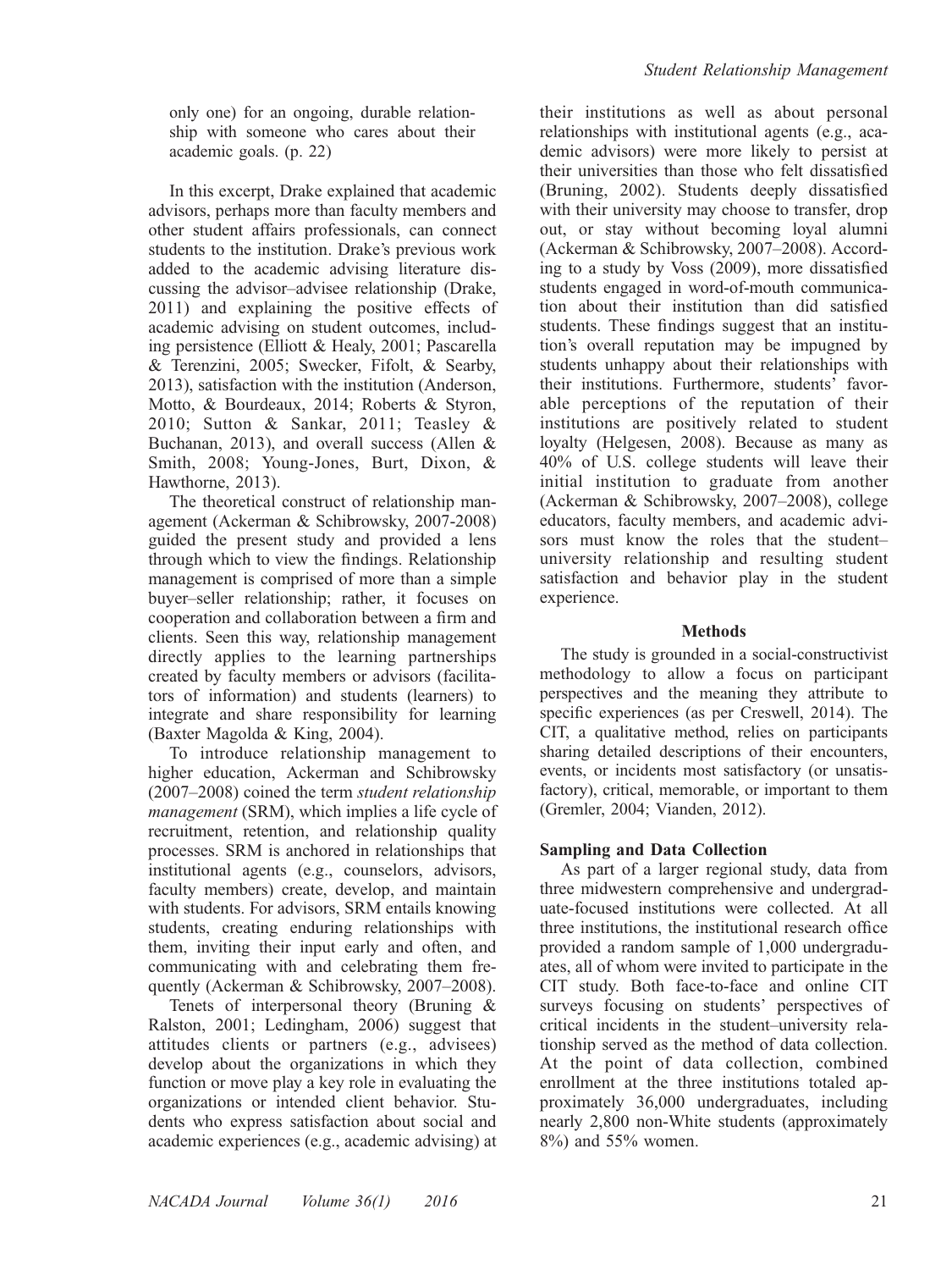The larger study on which this one was based documented 309 incidents from 157 students at the research sites; however, this article only reports 32 academic advising incidents shared by 29 survey participants who completed the online survey through Qualtrics. Slightly more than 10% of all discernible critical incidents were identified in academic advising contexts; this result warrants this study and provides evidence for the salience of academic advising on college campuses.

Participants responded to each of the following questions, typical of CIT studies, for each incident they shared:

- Please think about an especially dissatisfying or satisfying incident, event, or experience at your university. When and where did this incident take place?
- Who specifically said or did what in this context?
- Specifically, why were you satisfied or unsatisfied during this incident or event? What, if anything could have been said or done to increase your satisfaction in this instance?
- In what way has the incident influenced your future thinking, feelings, behaviors, or attitudes? (e.g., I told others how happy I was; I recommended my university to others; I felt proud to be a student at [my university]; I avoided contact with the specific person.)

Of the 29 participants, 28 identified as White, and 13 identified as women. More than 55% of the participants were juniors or seniors.

# Data Analysis and Reporting

Because participants submitted their responses to the CIT questions online, no transcription was necessary. I utilized Microsoft Excel to view all submitted incidents from the online survey along with the participants' pseudonyms and demographic data (sex, race, major, classification by credits earned). After determining the 32 incidents that featured academic advising interactions, I open coded the data to describe the reasons participants expressed satisfaction or dissatisfaction with the interaction. Codes included terms descriptive of the advisor or the interaction with the advisor (e.g., helpful, unresponsive, assuring, unwelcoming, providing wrong information). Finally, I categorized the 32

incidents into academic advising encounters participants considered satisfactory and unsatisfactory. To report findings, I provide participant quotes that elucidate the attitudes, thoughts, or emotions about the student's level of satisfaction with individual advising encounters.

# **Limitations**

Although this study uniquely provides CIT data on student perceptions about satisfaction with academic advising, some limitations warrant attention. First, the perceptions reflected in the results come from 29 students at three specific state universities. Hence, the transferability of results to other institutional or regional contexts should be considered with caution. Second, the three research sites enroll more than 36,000 undergraduates, resulting in a multitude of different conceptualizations of satisfaction with academic advising; yet, the only voices that emerge from this study are those of the 29 participants.

Third, neither the academic advising structure nor organization at each institution was considered; that is, advising personnel, the policy regarding mandated academic advising, nor the frequency with which professional and faculty advisors communicate about advisees was taken into account in the results. Finally, although online CIT surveys offer accepted ways to collect critical incident data (Voss, Gruber, & Reppel, 2010), researchers cannot follow up with participants to elaborate on a specific encounter or experience. Despite the limitations, the findings provide a rich snapshot of participant satisfaction and dissatisfaction with academic advising at the university level.

# Findings

# Satisfactory Academic Advising Encounters

Participants  $(N = 29)$  shared a total of 18 satisfactory academic advising experiences. Several students discussed encounters with caring or supportive advisors, who listened or provided reliable advice. In these cases, helpful advisors instilled a sense of belonging for advisees.

Mandy's (all names changed) comments about her advisor can be considered representative:

[My advisor] gave me a lot of information when I decided to change my major. He listened to me and seemed genuinely interested. . . . I was very satisfied because the information was frank, realistic, and reliable.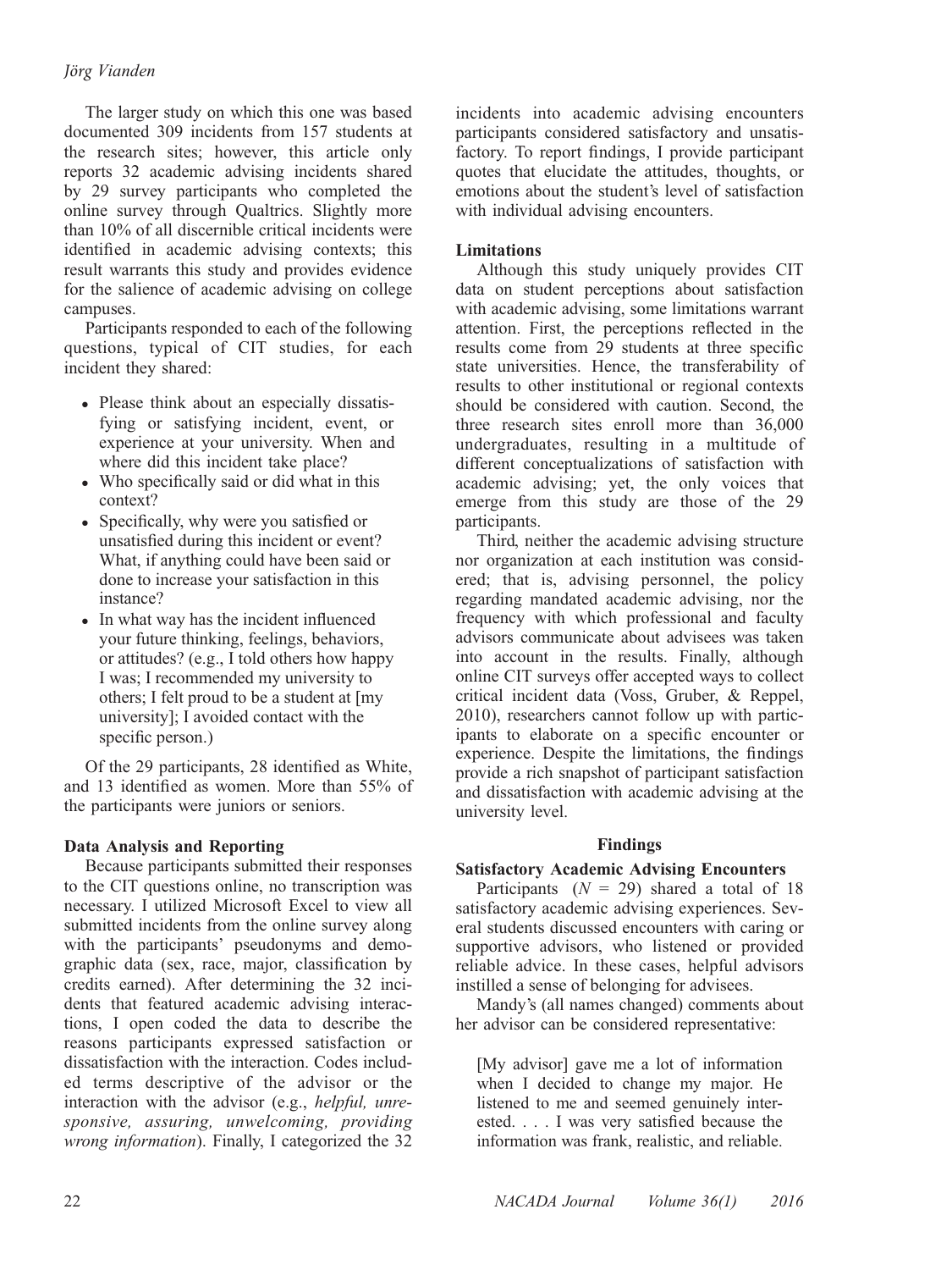I told others I was happy and recommended this service.

Mandy's evaluation of her advisor speaks to the ability of academic advising to connect with students.

Of the satisfactory events, 11 incidents related to helpful advisors, many of whom instilled a sense of belonging. Janet, a senior political science major, shared:

I was struggling with a class—badly! I was distraught and went to my advisor. I decided to demote one of my majors to a minor and she helped me drop [the] course and pick up an independent study. I needed the course so I could remain full-time and also devote my time towards my area of interest within my major. I don't know what I would have done without [my advisor's] help.

Daniel recalled an encounter in which his academic advisor helped ''answer questions, even presenting [me] with options to participate in oncampus activities.'' As a result of this advising experience, Daniel encouraged his friends in the same program "to go talk to [my advisor] because she was very helpful.'' Alexander, a sophomore who responded while studying abroad, told others about his academic advisor who ''made sure she understood my exact situation . . . and walked me through step by step. . . . It made my day and also very excited for my future.'' This incident description illuminates the way a single satisfying encounter with an academic advisor can elicit enthusiasm about a student's future goals.

A helpful and thorough advisor also influenced Mandy, a senior biology major applying for graduate school, who felt ''accepted, important, and very proud to be a member of my major and of [my university] as a whole.'' A helpful and ''very kind'' advisor made Ryan, a senior liberal studies major, "feel part of this larger . . . community.'' Ryan had ''heard horror stories . . . about advisors never getting back to [students] and never really help[ing] out. . . . I felt I was a priority [for my advisor], not just another duty assigned. . . . His advice helped me out a lot . . . and still is helping me now.'' Bryan, a junior community health major, shared an empowering interaction with a helpful advisor: ''It was one of the first times that I felt like more than just a number at this school. . . . I appreciated that  $[my]$ 

advisor] really took the time to get to know me.'' An academic advisor who provided ''guidance and understanding of what was happening'' when Joe (junior, social sciences major) applied to his academic college left him ''super satisfied with her help.'' Because of an advisor who assisted with transferring from a previous institution, William "continue[s] to reassure friends who look into coming to [my university] about my helpful advisors who work hard to get things done for me.'' This positive word of mouth recommendation from students, which reflects students' favorable view of their institution, should encourage academic advisors, administrators, and staff committed to providing excellence in higher education.

The satisfactory incidents related by the CIT results reveal the ways academic advisors inspire students. They also show that academic advisors instill a sense of belonging, pride, and mattering in the participants. Equally powerful, however, unsatisfactory incidents with academic advising expose the negative impact of advisors who neither inspire nor educate.

# Unsatisfactory Academic Advising Encounters

The participants shared a total of 11 unsatisfactory academic advising experiences. Two consistent subcategories of data emerged from the incidents in this category: unresponsive advisors and advisors who provided uninformed or incorrect advice.

Unresponsive advisors affect future help seeking. Four incidents about unresponsive advisors bred dissatisfaction among the participants. Aaron shared that he e-mailed his advisor ''several times with questions about what classes [I] should take and what she recommends for freshmen biology major[s]. I never got a response, and it made me feel like I wasn't an important student at [my university].'' He further described the incident by sharing ''[the experience] affects my future wanting to reach out for help. I stopped seeking help from the [advisor] altogether.''

Mary, a communications major, discussed the following incident with a faculty advisor:

She . . . told me to e-mail her when I decided which classes I wanted to take. So I e-mailed her and asked questions, to which she never replied. I sent a follow-up e-mail and another, also to which she never replied. I ended up registering for classes without ever receiving a response to my e-mails. I was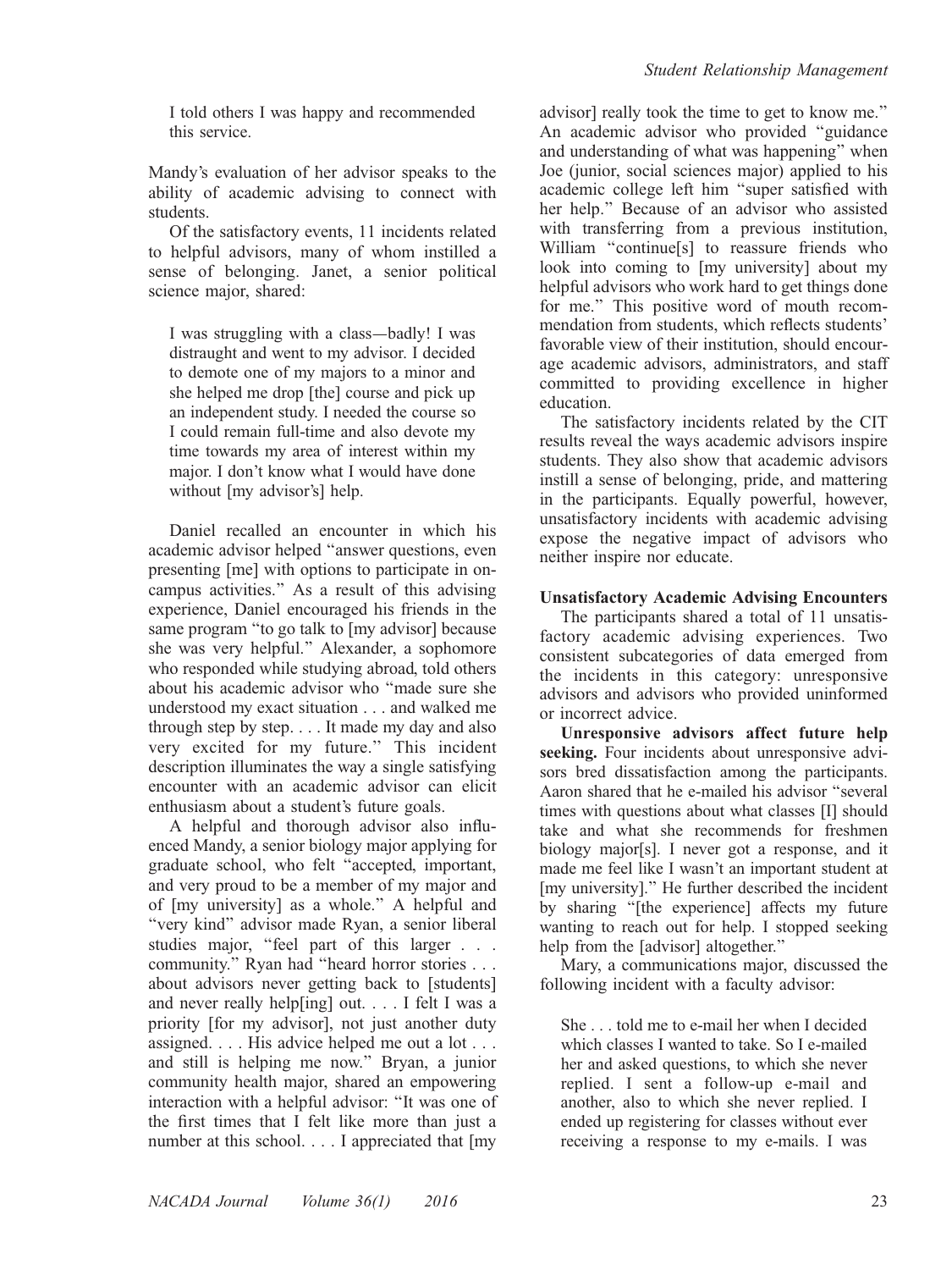completely unsatisfied because I really felt my advisor didn't care about my college career at all. I understand she is busy, but she should not be advising if she cannot even respond to e-mails. [Now], I keep any conversation with her minimal [and] avoid contact with her.

Mary's comments indicate that while they may not know the intricacies of academic advisors' schedules, students level criticism on the appropriateness of an individual in the advising position.

Kendra shared an incident about a faculty advisor who was also her instructor in a course. After he did not respond to repeated e-mails to discuss her remaining five-semester schedule, she created her own and sent it to him: ''He told me twice in class that he would get back to me [but] never did. ...I expect a lot more from a person labeled 'advisor' . . . and that [this university] would give advising assignments to more reliable instructors.'' An unresponsive advisor elicited a ''very negative opinion of him'' from Emily, a chemistry major. At the time of data collection, Emily's opinion of her advisor had ''not changed much'' since her initial attempts to communicate with him. The academic advising center on Mira's campus led to her dissatisfaction because ''it took months to get a response, [my] questions were unanswered, and [I] did not know [my] advisor stopped working at [the institution].'' Students may not need to know the reason someone leaves their position, but a routine, courtesy communication should inform advisees that an advisor has left the institution.

According to the critical incidents shared, students grew dissatisfied with institutions that employ unresponsive advisors. They also reevaluated seeking help after dissatisfactory experiences with academic advisors. This finding reveals nontrivial implications for academic advisors and college educators committed to student success.

Wrong advice interpreted as lack of respect. The majority of unsatisfactory incidents featured comments about academic advisors perceived as unknowledgeable, inefficacious, or misinformed. With the assistance of his new advisor, Marcus, a math education major, discovered that his previous advisor had suggested he ''take courses that would ultimately not count toward my degree . . . they were essentially useless.'' Marcus explained that this outcome hurt his ''morale and motivation to

continue [his] degree.'' Lainey, a public administration student, shared the following incident about a professional academic advisor she perceived as unknowledgeable about the policies for double or triple majors at the institution:

[My advisor] flat out told me that I could not double major, that is was impossible for me to do. I was so mad . . . that I haven't gone back to her yet. Now, I am adding a third major, so obviously I can do it [at my institution]. . . . Ha, now I am going to have a triple major. Take that! I think that she should have taken the time to get to know me and understand that I am a hard worker and a good student.

Since the encounter, Lainey avoided contact with her advisor and sought out a professor for questions related to academic advising.

Trent shared a detailed narrative about two separate academic advisors he encountered at his institution:

My first advisor was completely uninformed about the classes, requirements, or paperwork necessary to pursue my major or even general classes. She took weeks to return emails, and often refused to answer my questions directly but instead recommended I check online. Never once was she polite. My second advisor told me the first time we met that I would never become a physical therapist (what I want to be) and refused to work with me to amend whatever the problem [was]. He then spent the next year blowing off our appointments, disregarding my e-mails, or simply telling me he couldn't help without any direction [as] to who could.

Trent left these encounters feeling ''completely disregarded and disrespected as a student at [my] institution. . . . I also really needed some guidance at times and the stress that resulted from all of these interactions only ever made the situation worse.'' The interactions with his academic advisors left emotional scars that Trent shared when discussing his struggle about ''when my advisor told me I could never become the only thing I've wanted to be. Despite his harshness I have continued on my chosen path.'' Trent, as the other students citing an incompetent advisor, stopped seeking out his advisor ''or any other for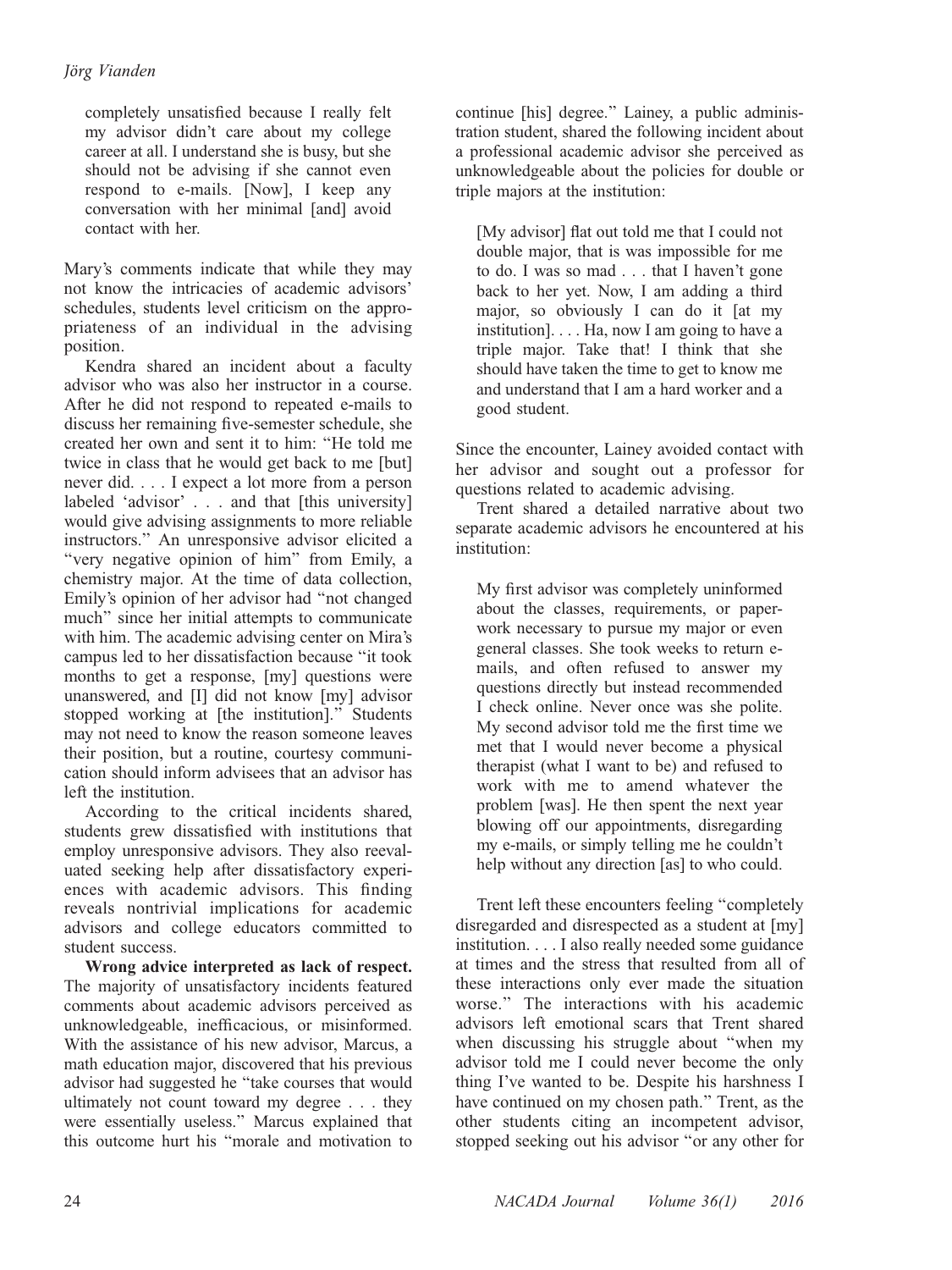that matter.'' Of course, one wonders about the reasons an advisor would discourage a student from following his or her desired path; for example, did Trent have poor grades or lack other credentials needed to succeed in his chosen field of study? In this case, at least, the student felt marginalized, which reflects the poor handling, at best, of a difficult advising situation.

Evan, a senior social sciences major, experienced a similar emotional encounter with his advisor: ''[I met with her] several times about graduation and she told me I was set [but I just found out I am short] credits in psychology to graduate].'' Knowing he needed to add another semester to his college career, Evan ''cried for hours then called [his] parents.'' It likely happens every spring semester at every institution that students do not have enough credits to graduate; however, how many, like Evan insists, are communicative and diligent with advisors while preparing for graduation?

The unsatisfactory incidents show the feelings of disregard and disrespect of students who feel that advisors provided unknowledgeable or incorrect advice. They also demonstrate that these perceived negative encounters or experiences with academic advisors tax students emotionally. In the students' minds, academic advisors may represent a direct extension of the university; hence, the participants' perceptions of their university may have suffered because of their negative experience with an academic advisor. Because student perceptions of advising can affect their satisfaction with their college experience and institution, advisors need to provide inspirational advising and avoid behaviors that breed dissatisfaction among students.

#### Discussion and Recommendations for Practice

The findings point to two definitive conclusions about the 29 participants in the study. Positive advising encounters enhanced participants' satisfaction with academic advising, and statements by satisfied respondents demonstrate that they also affected the way students feel about being a member of the institution. Unsatisfactory advising experiences discouraged participants from seeking future interactions with advisors, citing harmed emotional well-being and doubts about mattering to their institutions.

### Build Interpersonal Relationships

Participants shared 18 satisfactory incidents regarding academic advising, 7 more than related unsatisfactory encounters. While these differences cannot be evaluated quantitatively, they may call into question previous findings that students express more dissatisfaction with academic advising than with any other program experienced during their undergraduate careers (Allen & Smith, 2008; Allen, Smith, & Muehleck, 2014; Keup & Stolzenberg, 2004; Kuh et al., 2005) and that satisfaction with academic advising positively affects overall satisfaction with the institution (Anderson et al., 2014; Roberts & Styron, 2010; Teasley & Buchanan, 2013; Young-Jones et al., 2013).

The findings point to the participants' relationship orientation, which confirms the majority of extant research findings that show that academic advising can connect students to the entire university, not just establish satisfaction in the context of the typical advisor–advisee relationship. Specifically, participants of the study indicated high levels of satisfaction with advisors who exhibited positive accessibility or availability behaviors, listened to their concerns, and provided helpful or useful information as has been suggested in other studies (Lynch, 2004; National Survey of Student Engagement, 2014; Noel-Levitz, 2014; Sutton & Sankar, 2011).

Most importantly, the findings from the CIT study on satisfactory incidents in academic advising confirm extant research about the positive effects of the academic advising relationship with students (Drake, 2011; Kuh et al., 2005). Some participants who relayed positive encounters with academic advisors shared that the advisor instilled a sense of pride in the institution, a feeling of acceptance and mattering, and a sense of belonging. Students who reported satisfactory critical incidents felt like the institution prioritized them based on their advisor's expressed interest in and care for them, and students readily shared positive advising encounters with friends and relatives and recommended their institution as a result.

Institutions should conduct their own CIT assessment of academic advising and explore the advising behaviors and strategies that positively affect student outcomes. Localized results not only allow administrators to recognize excellent academic advising and the advisors who provide it but they also can be used to restructure practice so that it focuses primarily on relationship quality between advisor and student. Advising that evokes positive emotional responses in students will likely bring about student persistence and loyalty to the institution (Bruning, 2002; Rawlins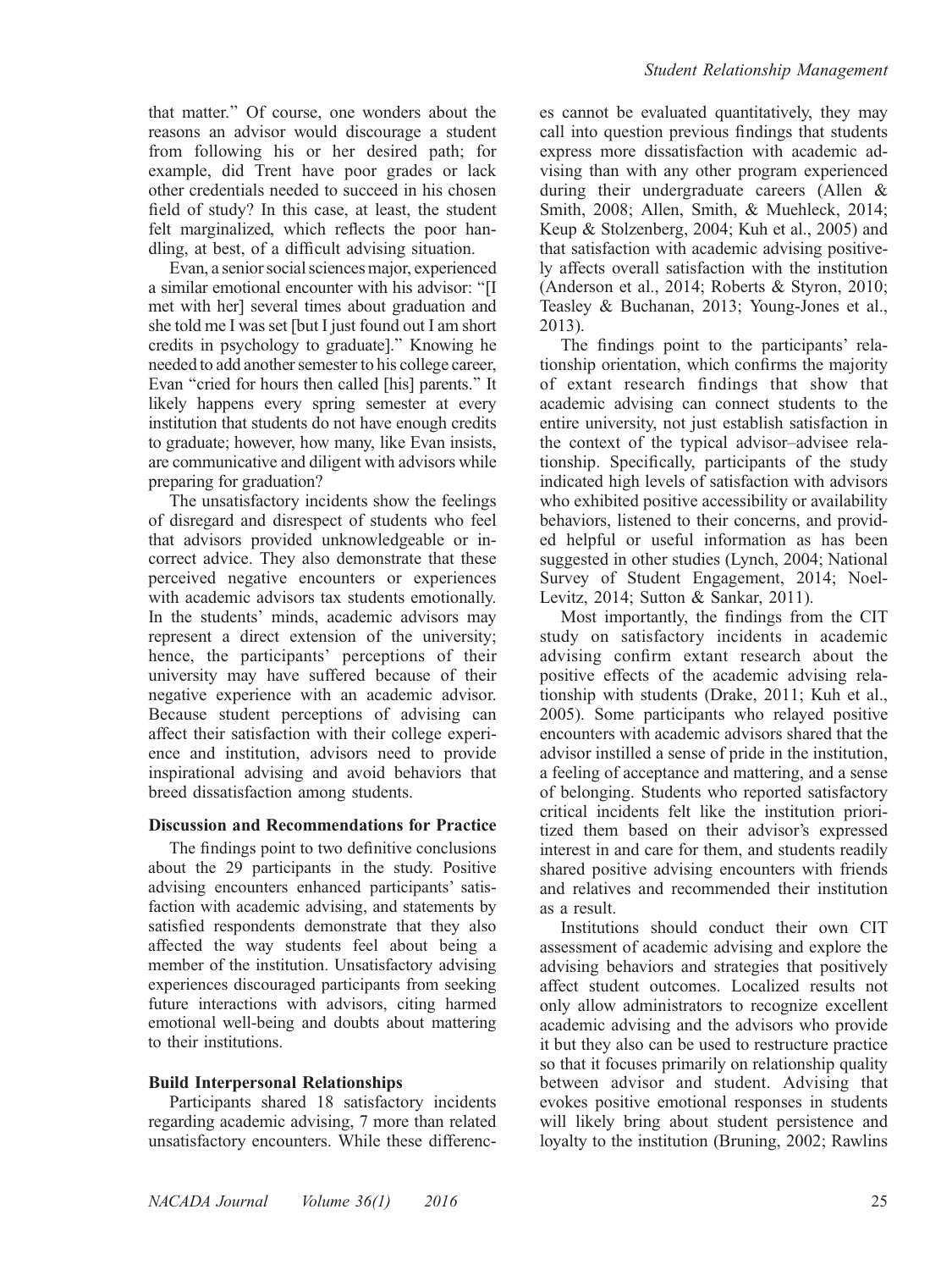& Rawlins, 2005; Vianden & Barlow, 2014, 2015).

# Expect Advisor Responsiveness and Knowledge

Participants in this study reported fewer unsatisfactory critical incidents than satisfactory academic advising encounters. However, the strong emotions elicited, including tears, in the participants who encountered unresponsive or unknowledgeable advisors indicate a feeling of unimportance, sense of not belonging, drop in morale, and decreased motivation to persist. These findings support research that suggests advisors who show little concern for goals, growth, or overall student success fuel student dissatisfaction (Noel-Levitz, 2014). The findings also refute claims by scholars who purport that satisfaction measures used in academic advising research are flawed because they are based on unrealistic or uninformed student expectations (Powers et al., 2014; White & Schulenberg, 2012). Higher education leaders must acknowledge student perceptions of institutional services, even those based on unsophisticated thinking, because they drive student beliefs of and experiences at their university (Vianden & Barlow, 2014, 2015). Institutions can ill afford situations in which students avoid seeking help from academic advisors because of past unsatisfactory encounters. Colleges and universities that face criticisms from external constituents about rising cost and decreasing quality cannot afford negative word-of-mouth from students distraught by a poor academic advising interaction (Voss, 2009).

Institutional leaders who direct academic advising need to assess the levels of student dissatisfaction with academic advising. The small sample in the present study may not indicate the levels by which academic advisors blatantly disregard students or provide wrong advice. However, because the three research sites enroll a total of 36,000 undergraduates, the dissatisfaction may extend to an unknown number of nonparticipants, providing ample reasons for concern.

Perhaps not a foregone conclusion, all professional and faculty advisors need to be meticulously trained and tested on their knowledge of policies, rules, and regulations that govern course requirements, course sequences, and registration processes at their institution. If evidence exists that academic advisors provided wrong guidance to students, institutional policies should offer recourse to misadvised students, such as options to retake courses without penalty, and advisors should be retrained. In addition to providing accurate information, all advisors must respond to students within a reasonable timeframe, perhaps 24 to 48 hours. If the individual advisor is not responsible for providing the information or not knowledgeable about the specific context, they must provide quick referrals to knowledgeable resources who can answer a student's question.

Evidence suggests that faculty advisors may be less knowledgeable (Lynch, 2004) than professional advisors and some may express disinterest in academic advising. At institutions where academic advising is required as part of teaching or service requirements for faculty, deans and department chairs must hold faculty members accountable. Faculty colleagues should create intradepartmental expectations for responsive and knowledgeable advising and train colleagues to meet agreed-upon standards. The institutional reputation, and more importantly, overall student persistence and success should not depend on academic advising haphazardly delivered or not delivered at all (Helgesen, 2008).

# Ties That Bind**—**Use Bonding Strategies in Academic Advising

Bean (2005) asked, ''Do faculty and staff members understand the importance of . . . providing [services] in a way that students appreciate so that students develop positive attitudes toward the college?'' (p. 239). Everyone at the institution must find ways to communicate caring about students and must demonstrate commitment to developing, mentoring, and partnering with students. To this end, college educators should employ simple bonding activities to connect students more strongly to the institution (Ackerman & Schibrowsky, 2007– 2008). Academic advisors should train all frontline and professional staff in basic relationship building and customer service behaviors, and they should invite students to evaluate staff behavior at all levels. All personnel, regardless of stature on campus, must strive to meet the highest standards of relationship quality when interacting with students (Rawlins & Rawlins, 2005; Vianden & Barlow, 2014, 2015).

Further, academic advisors should learn and frequently use student names, require or incentivize advising visits, or conduct open houses where students can meet advisors, faculty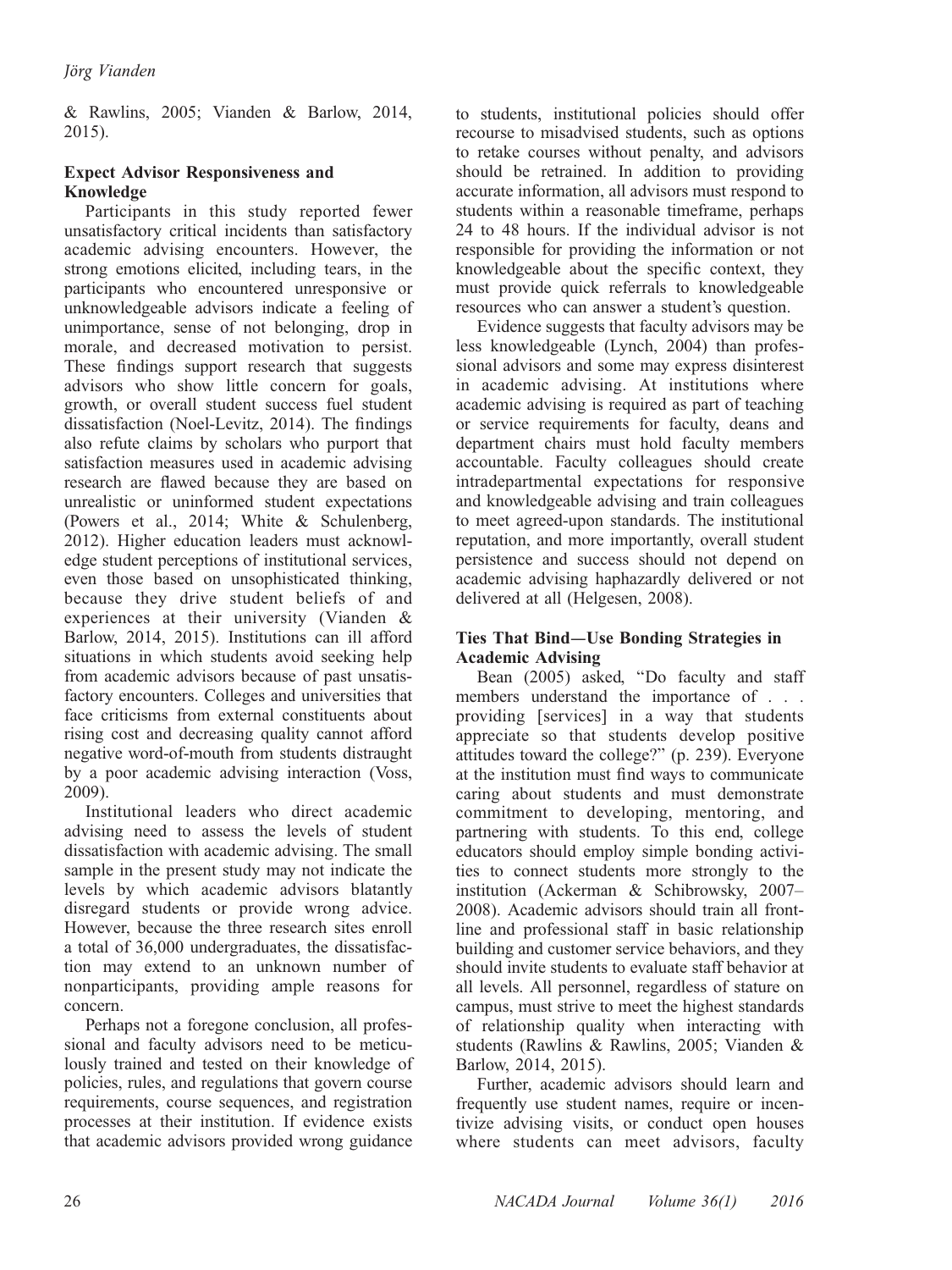members, and other students in informal settings. Students should be invited to evaluate academic advising practices, to discuss innovative forms of advising such as satellite or online advising, or share thoughts about using social media in advising. In terms of celebrating students, academic advisors should explore sharing student academic, personal, or professional accomplishments via social media, like Facebook or Twitter.

Deeper bonding activities include giving academic advisees a voice in issues critical to institutional governance. Academic advisors should ensure student engagement on important academic committees, including those relating to academic policy, curriculum reform, academic ineligibility regulations, or strategic planning committees. Academic advising leaders must review and involve students in revising all advising-related policies (e.g., course sequence, registration, general requirements, academic ineligibility) to ensure such regulations position student success above institutional interests.

#### Summary

This CIT study confirmed that academic advisors have the opportunity to bind students strongly to the institution by creating an ongoing, durable relationship with someone who cares deeply about student success (as per Drake, 2013). Therefore, everyone at the institution should refer to academic advisors as agents of student relationship management (Ackerman & Schibrowsky, 2007–2008), and advisors should receive the training and professional development to act in this important role for the institution. The advisee– advisor relationship may positively affect student persistence and ensure students become supportive alumni of their alma mater.

Confirming existing research, the CIT study showed that academic advisors significantly affected the participants' collegiate experience. Satisfactory encounters with helpful and supportive academic advisors resulted in students perceiving they mattered to the institution as well as increased their sense of belonging and pride for the institution. Unsatisfactory experiences with unresponsive or unknowledgeable advisors affected respondents' morale and motivation and prompted students to avoid seeking contact or assistance in the future. The study further showed that students share positive and negative experiences about academic advising with people important to them, translating as either positive or detrimental wordof-mouth marketing for the institution. Because of the emotional response of students to academic advising, positive and long-lasting relationships must be developed between advisors and advisees. Furthermore, staff and faculty must be held accountable to high levels of knowledge, response, and care.

### References

- Ackerman, R., & Schibrowsky, J. (2007–2008). A business marketing strategy applied to student retention: A higher education initiative. Journal of College Student Retention: Research, Theory & Practice, 9(3), 307–336. doi: 10. 2190/CS.9.3.d
- Allen, J. M., & Smith, C. L. (2008). Importance of, responsibility for, and satisfaction with academic advising: A faculty perspective. Journal of College Student Development, 49(5), 397–411. doi: 10.1353/csd.0.0033
- Allen, J. M., Smith, C. L., & Muehleck, J. K. (2014). Pre- and post-transfer academic advising: What students say are the similarities and differences. Journal of College Student Development, 55(4), 353–367. doi: 10.1353/csd. 2014.0034
- Anderson, W., Motto, J. S., & Bourdeaux, R. (2014). Getting what they want: Aligning student expectations of advising with perceived advisor behaviors. Mid-Western Educational Researcher, 26(1), 27–51.
- Baxter Magolda, M. B., & King, P. M. (2004). Learning partnerships: Theory and models of practice to educate for self-authorship. Sterling, VA: Stylus.
- Bean, J. P. (2005). Nine themes of college student retention. In A. Seidman (Ed.), College student retention: Formula for student success (pp. 215–244). Westport, CT: Praeger.
- Bloom, J. L., Hutson, B. L., & He, Y. (2013). Appreciative advising. In J. K. Drake, P. Jordan, & M. A. Miller (Eds.), Academic advising approaches: Strategies that teach students to make the most of college (pp. 83– 100). San Francisco, CA: Jossey-Bass.
- Bruning, S. D. (2002). Relationship building as a retention strategy: Linking relationship attitudes and satisfaction evaluations to behavioral outcomes. Public Relations Review, 28, 39–48. doi: 10.1016/S0363-8111(02)00109-1
- Bruning, S. D., & Ralston, M. (2001). Using a relational approach to retaining students and building mutually beneficial student–university relationships. Southern Communication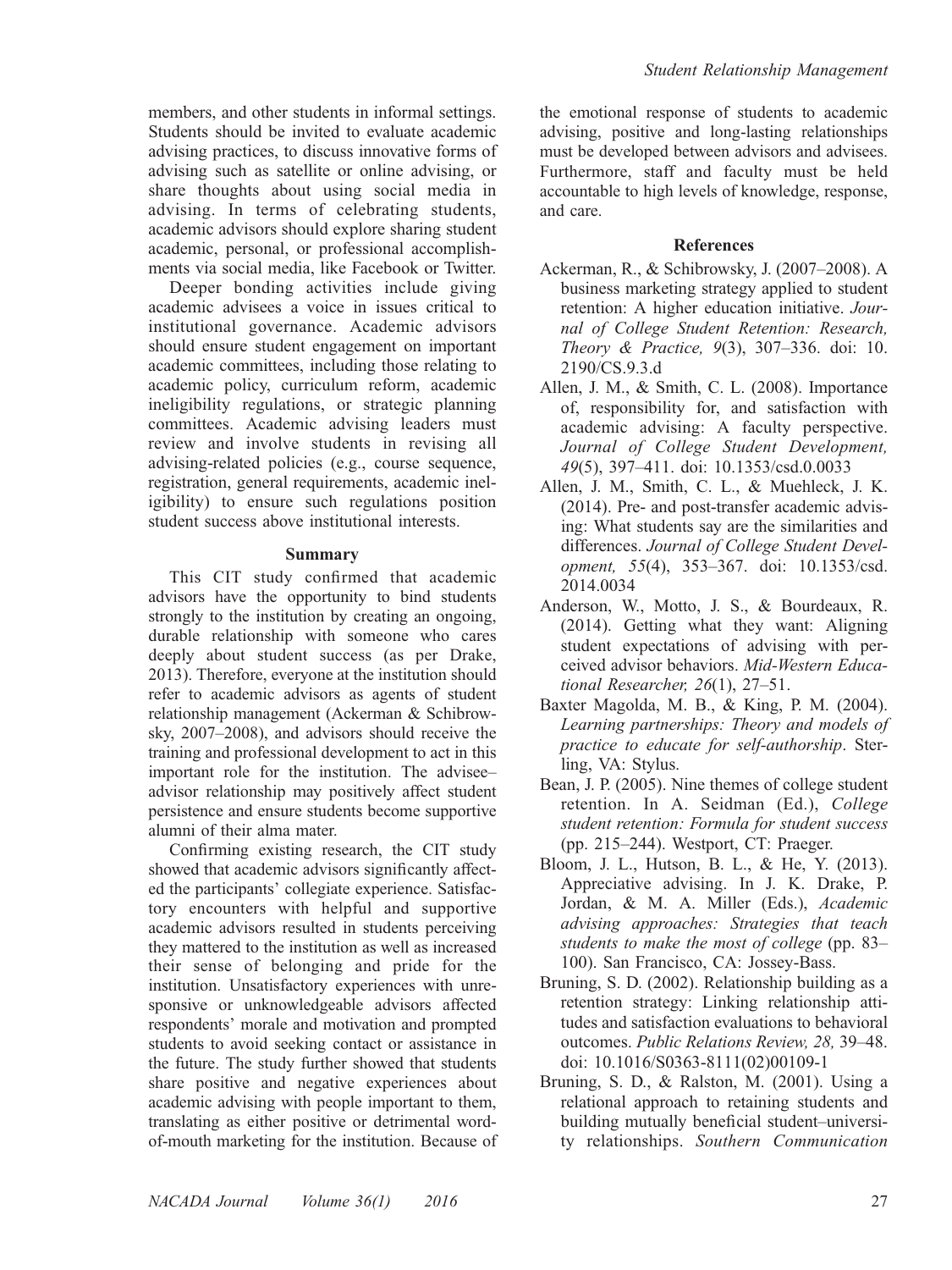Journal, 66(4), 337–345. doi:10.1080/ 10417940109373212

- Creswell, J. W. (2014). Research design: Qualitative, quantitative, and mixed methods approaches (4th ed.). Thousand Oaks, CA: Sage.
- Drake, J. K. (2011). The role of academic advising in student retention and persistence. About Campus, 16(3), 8–12. doi:10.1002/abc. 20062
- Drake, J. K. (2013). Advising as teaching and the advisor as teacher in theory and in practice. In J. K. Drake, P. Jordan, & M. A. Miller (Eds.), Academic advising approaches: Strategies that teach students to make the most of college (pp. 17–32). San Francisco, CA: Jossey-Bass.
- Drake, J. K., Jordan, P., & Miller, M. A. (Eds.). (2013). Academic advising approaches: Strategies that teach students to make the most of college. San Francisco, CA: Jossey-Bass.
- Elliott, K. M., & Healy, M. A. (2001). Key factors influencing student satisfaction related to recruitment and retention. Journal of Marketing for Higher Education, 10(4), 1–11. doi:10. 1300/J050v10n04\_01
- Gremler, D. D. (2004). The critical incident technique in service research. Journal of Service Research, 7(1), 65–89. doi: 10.1177/ 1094670504266138
- Grites, T. J. (2013). Developmental academic advising. In J. K. Drake, P. Jordan, & M. A. Miller (Eds.), Academic advising approaches: Strategies that teach students to make the most of college (pp. 33–44). San Francisco, CA: Jossey-Bass.
- Helgesen, Ø. (2008). Marketing for higher education: A relationship marketing approach. Journal of Marketing for Higher Education, 18(1), 50– 78. doi:10.1080/08841240802100188
- Keup, J. R., & Stolzenberg, E. B. (2004). The 2003 your first college year (YFCY) survey: Exploring the academic and personal experiences of first-year students (No. 40). Columbia: University of South Carolina, National Resource Center for the First-Year Experience and Students in Transition.
- Kimball, E., & Campbell, S. M. (2013). Advising strategies to support student learning success: Linking theory and philosophy with intentional practice. In J. K. Drake, P. Jordan, & M. A. Miller (Eds.), Academic advising approaches: Strategies that teach students to make the most of college (pp. 3–16). San Francisco, CA: Jossey-Bass.
- Kuh, G. D., Kinzie, J., Schuh, J. H., & Whitt, E. J. (2005). Student success in college: Creating conditions that matter. San Francisco, CA: Jossey-Bass.
- Ledingham, J. A. (2006). Relationship management: A general theory of public relations. In C. H. Botan & V. Hazleton (Eds.), Public relations theory II (pp. 465–483). Mahwah, NJ: Lawrence Erlbaum.
- Lynch, M. L. (2004). A survey of undergraduate student reactions to academic advising. NACADA Journal, 24(1&2), 62–74. doi: 10. 12930/0271-9517-24.1-2.62
- McClellan, J. (2013). Advising as coaching. In J. K. Drake, P. Jordan, & M. A. Miller (Eds.), Academic advising approaches: Strategies that teach students to make the most of college (pp. 159–175). San Francisco, CA: Jossey-Bass.
- National Survey of Student Engagement. (2014). Topical module: Academic advising. Retrieved from http://nsse.indiana.edu/pdf/modules/ 2015/NSSE%202015%20Academic% 20Advising%20Module.pdf
- Noel-Levitz. (2010). The 2010 national student satisfaction and priorities report. Retrieved from https://www.noellevitz.com/documents/ shared/Papers\_and\_Research/2010/SSI private%20report%20A\_0810%20indd.pdf
- Noel-Levitz. (2014). The 2014 national student satisfaction and priorities report. Retrieved from https://www.noellevitz.com/papersresearch-higher-education/2014/2014 national-student-satisfaction-and-prioritiesreport
- Pascarella, E. T., & Terenzini, P. T. (2005). How college affects students: A third decade of research. San Francisco, CA: Jossey-Bass.
- Powers, K. L., Carlstrom, A. H., & Hughey, K. F. (2014). Academic advising assessment practices: Results of a national study. NACADA Journal, 34(1), 64–77. doi: 10.12930/ NACADA-13-003
- Rawlins, W. K., & Rawlins, S. P. (2005). Academic advising as friendship. NACADA Journal, 25(2), 10-19. doi: 10.12930/0271-9517-25.2.10
- Roberts, J., & Styron, R. (2010). Student satisfaction and persistence: Factors vital to student retention. Research in Higher Education Journal,  $6(3)$ , 1-18.
- Schreiner, L. A. (2009). Linking student satisfaction and retention. Coralville, IA: Noel-Levitz. Retrieved from https://www.ruffalonl.com/